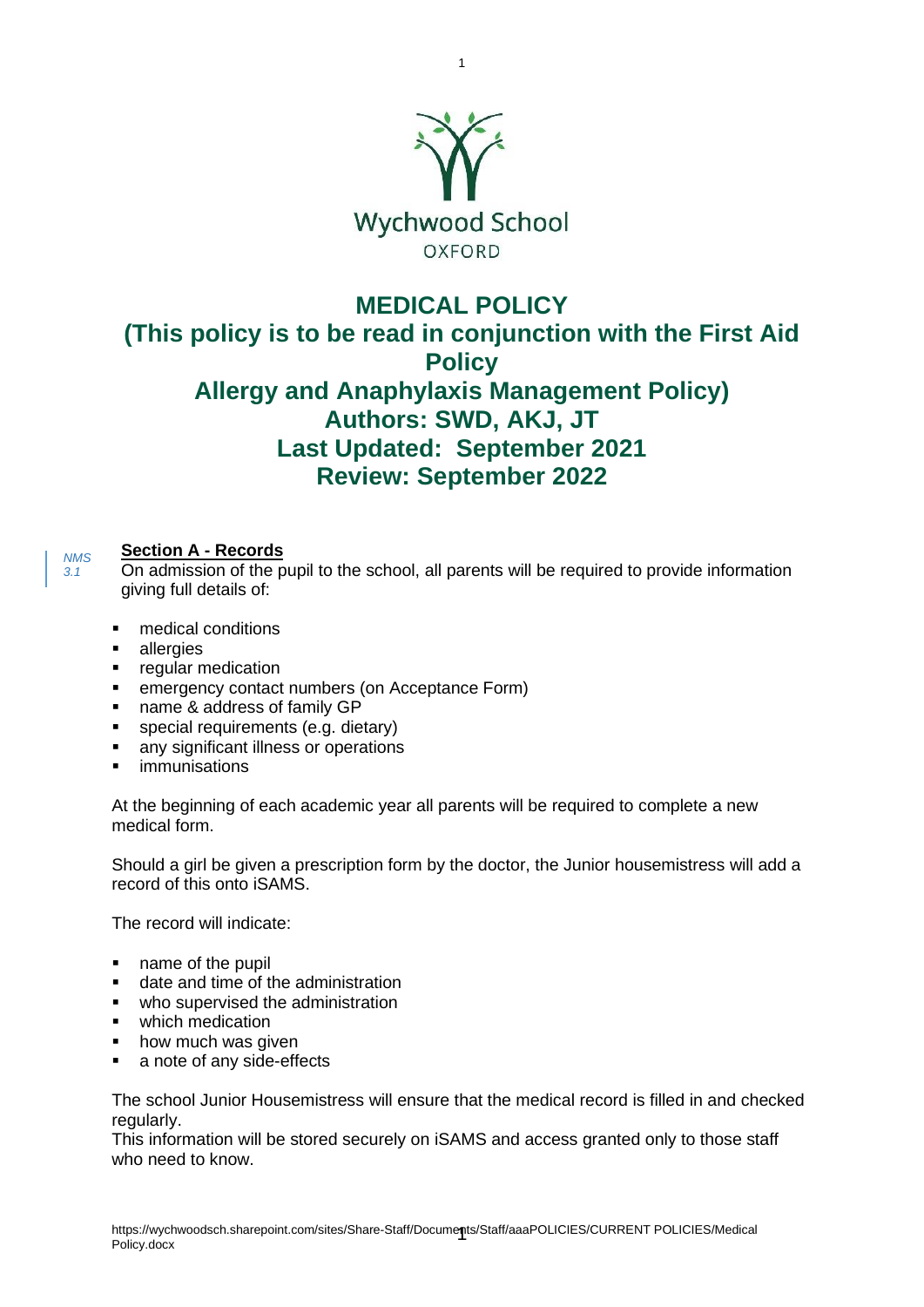#### **Section B - First Aid**

There is a separate list of First Aiders in the Staff Handbook which is updated each year.

First Aid boxes are re-stocked by the Junior Housemistress as necessary but checked before the start of each term and on a monthly basis.

#### **Section C – Administration of Medicines in School** *NMS*

#### **General**

*3.4*

The School recognises that many pupils will at some time need to take medication at school. While parents retain responsibility for their child's medication, the School has a duty of care to the pupils while at school, and wishes to do all that is reasonably practicable to safeguard and promote children and young people's health and welfare.

#### **Responsibilities**

The School expects that wherever possible it will be the parents who will administer medication to their children. In the case of boarders the School recognises that this is not practicable.

The School takes responsibility for the administration of medicines during school time.

Medication will normally be administered by the housemistresses, or in their absence, by other nominated staff.

All staff are expected to maintain professional standards of care, but have no contractual or legal duty to administer medication.

However, some specified and trained staff who have undertaken the First Aid qualification may administer First Aid and/or medication to pupils.

Parents will be expected to notify any requests for the administration of medicines at the earliest opportunity and to discuss with the housemistresses what can be done in the school, before the Head makes a decision.

The medication must be in a container as prescribed by the doctor and dispensed by a chemist with the child's name and instructions for administration printed clearly on the label.

All medicine will be labelled to include the following:

- name of the child
- name of medicine
- name of doctor who prescribed it, and contact details
- how much to give
- how it should be kept and stored
- how it is to be administered
- when to be given
- any other instructions

The School will not deal with any requests to renew the supply of the medication for day pupils. This is entirely a matter for the parents.

If the pupil is required and able to administer her own medicine (e.g. inhaler for asthma) the Junior Housemistress will check that the pupil fully understands what has to be done and will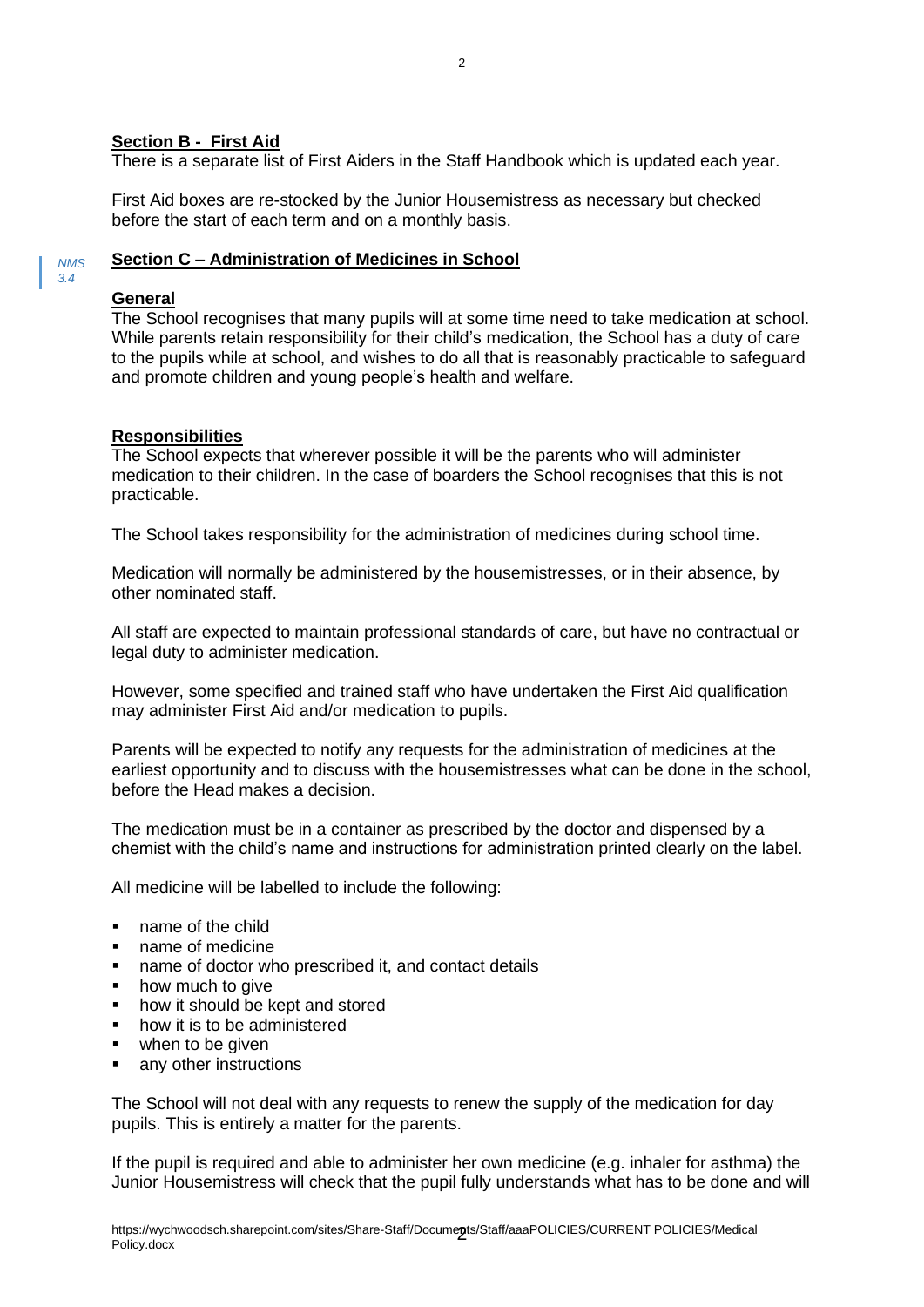supervise the administration where practicable. Every pupil over the age of 16 years old has the right to self-administer their own medication. Their competency will be determined by a parent or guardian of each pupil who inform the school. However, the School will remove this right if they feel that pupil is not competent enough.

Day girl asthmatics should bring a named spare emergency inhaler to school to be kept in the medi-cupboard in The House in case of an attack doing school time.

All medication given out is recorded onto iSAMS. All medication issued between 08.30 and 19.00 is issued from the STAFF ROOM medi-cupboard – no medication can be issued in the houses. This is recorded in the Staff Room Medication Log with date, time, amount, recipient and member of staff administering. Junior Housemistress will then input the information onto iSAMS daily when on duty.

All medication issued between 19.00 and 08.30 is issued from the houses and cannot be issued from the staff room. This is recorded in the individual house's Medication Log with date, time, amount, recipient and member of staff administering. Junior Housemistress will then input the information onto iSAMS daily when on duty.

#### **Procedure for Recording Medication issued to girls**

- 1. Staff check the quick list in the medical permissions folder for if the girl has permission for the medication. Staff tick a box to say accept they have completed the check. This record is updated by the Junior Housemistress annually and as and when information is changed.
- 2. Staff check on the medication log if the girl has had any medication in the appropriate time frame.
- 3. If records allow, medication is issued
- 4. Staff record this on the medication log books (House, 2&4 or Staff Room)
- 5. Staff enter in the appropriate medication log as above depending on the time of day.Junior Housemistress will upload this information to iSAMS daily when on duty.

**Monitoring of Medication Issued** The Junior Housemistress will check that the log books daily when on duty and flag any concerns to the Head. The Junior housemistress will monitor the record of stock levels in iSAMS. .

#### **Homely Remedy Protocol**

Examples of this protocol are as follows:

- a one-week course of an antibiotic will be given to the pupil as prescribed
- pain killers to be taken "as necessary" will be supplied in individual doses and the pupil will be asked to take the medication in the presence of the housemistress or her representative.
- **•** responsible senior pupils for example, an epileptic might, by arrangement, keep prescribed medication in a locked area in their room.

When issuing medication the following procedure will be followed:

- The reason for giving the medication must be established
- Check whether that pupil is allergic to any medication
- Check whether or not the pupil has taken any medication recently and, if so, what (e.g. paracetamol) must not be taken more frequently than every four hours and the maximum dose in 24 hours for that age group, printed on the pack, must not be exceeded)
- Check whether or not the pupil has taken that medication before and, if so, whether there were any problems
- Check the expiry or 'use by' date on the medication package or container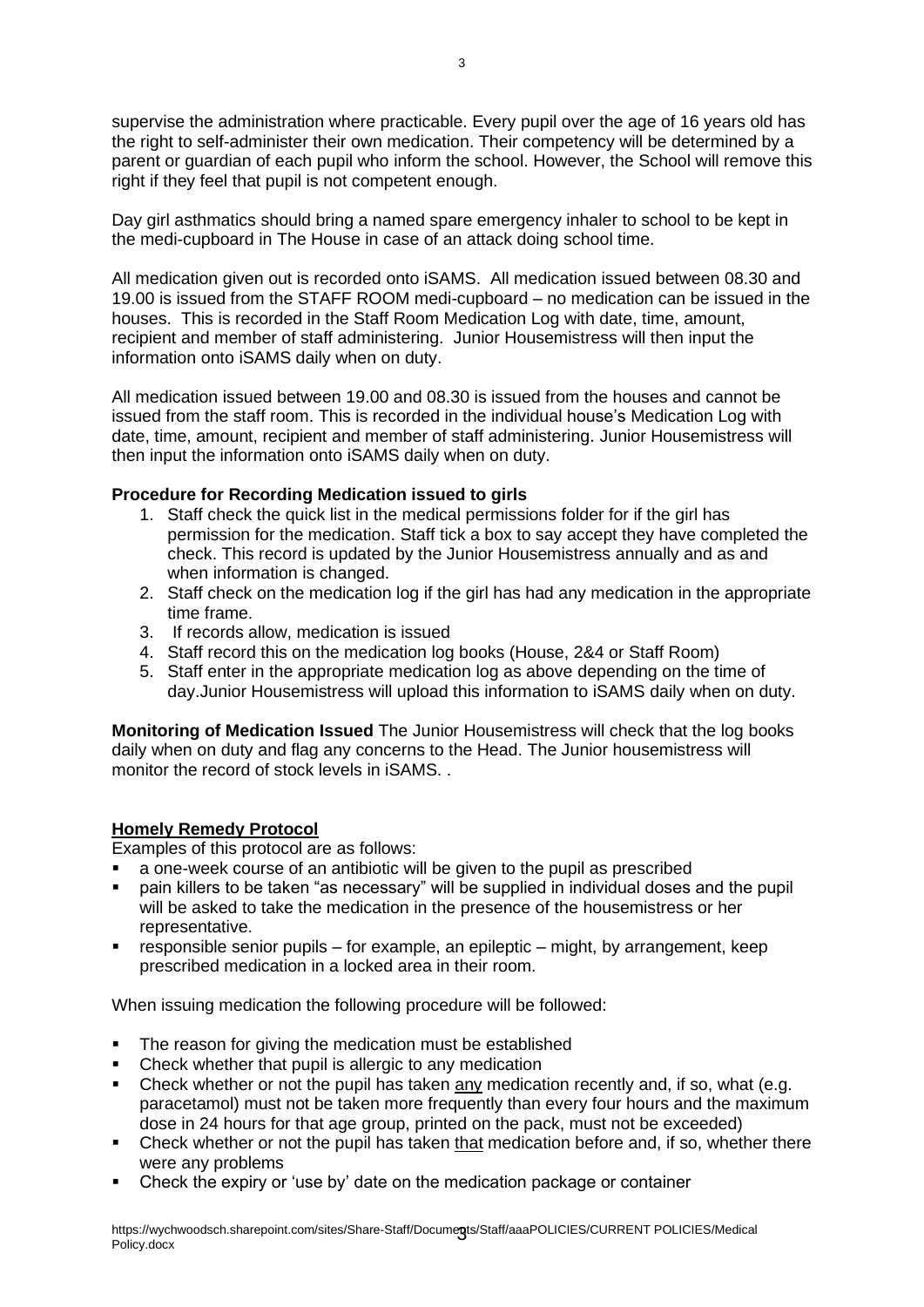- The pupil should take the medication under the supervision of the person issuing it
- Record the details the name of the pupil, the reason for the medication, the nature of the medication, the dose, the date and time. These must be recorded immediately onto iSAMS, under medication, with the person administering the medication signing and dating the record.

In certain circumstances the School will allow the administration of non-prescription medicines, unless parents have specifically requested otherwise.

These are: Paracetamol Ibuprofen Lemsip Capsules & Sachets **Strepsils** Cetirizine allergy tablets Antiseptic Topical treatments such as sprays or creams Hypoallergenic plasters Eurax cream for bites & stings

### **Out-of-hours Medical Cover**

If a boarder needs medical treatment in the night, the housemistress on night cover, or the resident staff member deputising for her, will call 111 and act according to the instructions received. Alternatively the pupil may be escorted to A & E at the John Radcliffe. This will be either be in the staff member's car or by taxi. Emergency cover for the remaining boarders will be arranged between the other resident staff, the Head of Boarding or the Head.

#### **Communication**

If any (non-prescription) medication is given to a boarder in 2 and 4 or the House in boarding time then the housemistress or nominated staff must keep a record of this using the medical log book in the medical cupboard. The house staff then transfer this information to the staff room log book in the morning to allow staff to see what medication has been given over night. the Junior Housemistress checks the logs weekly to see the information has been transferred correctly to the staff room log book.

#### **Disposal of Medicines**

In the event that the school is in possession of unused prescribed medication, this will either be returned to the parents of the pupil for whom the medication was prescribed or to the pharmacy and a record kept of:

- the date of return
- the name of the pupil
- the name, strength and quantity of the medication
- the signature of the member of staff returning the medication

#### **Intimate or Invasive Treatments**

Where suppositories or pessaries are prescribed, girls will self-administer.

#### **Section D - Sick-room**

*NMS 3.2*

Girls who are unwell can go to the sick room with the permission of the housemistress or a senior member of staff and this needs to be recorded on the Gap assistants' noticeboard in the staff room. Girls in the sick room are checked at hourly intervals – this is recorded on a sheet in the school office. There is always a hand over from the housemistress to the first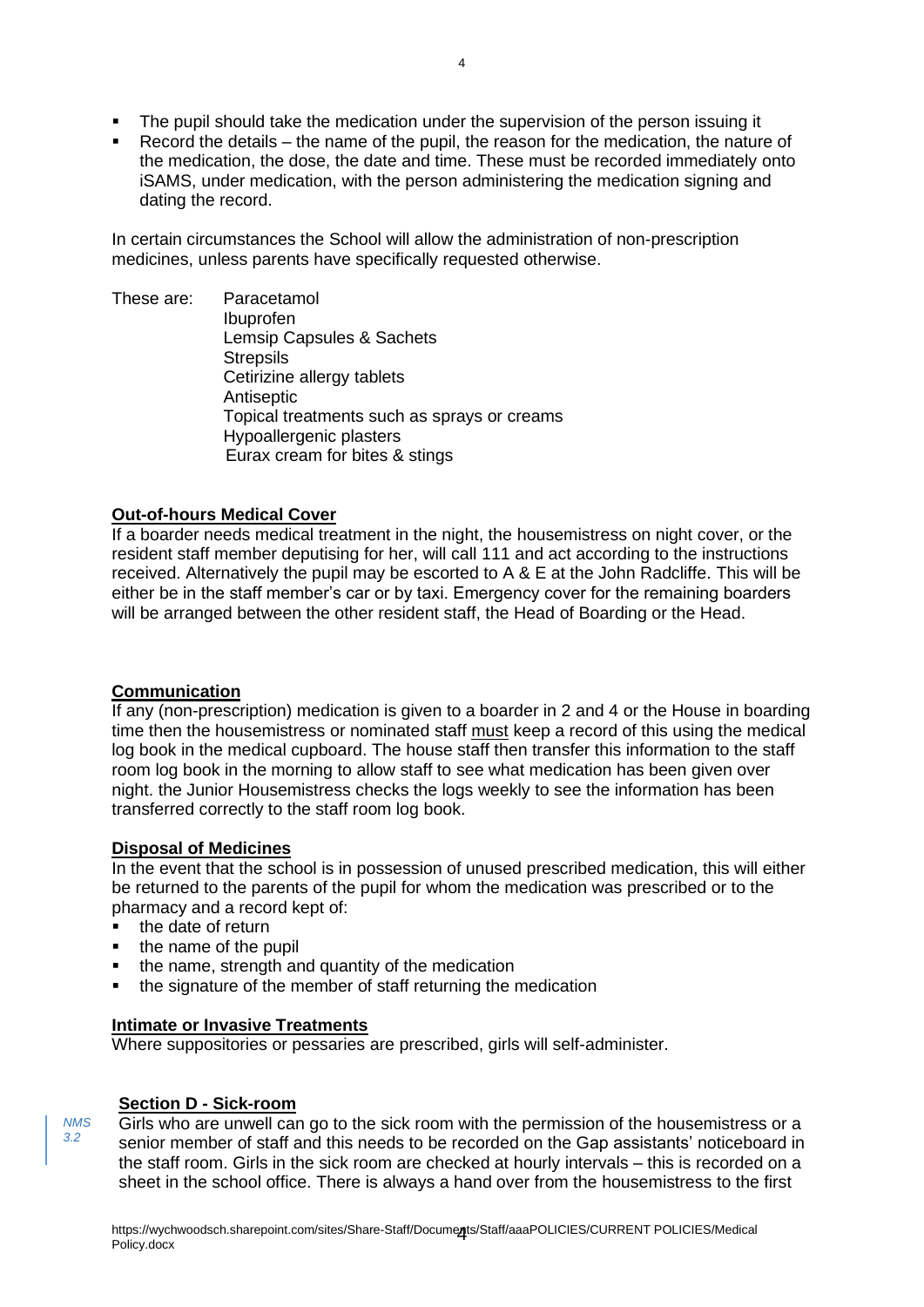aider on duty or alternatively to the main office.

Girls in Study are allowed to stay in their own rooms. An orange 'Girl is Sick' card is taken from the housemistress and is placed on the door to ensure privacy to the pupil.

The sick room has 2 beds and a basin, with its own separate toilet and washing facilities to cater for the needs of pupils who are sick or injured. Also there is a television for girls who are in there for long periods.

#### **Section E - Long-term Medical Needs**

The School will do all they reasonably can to assist pupils with long-term needs. Each case will be determined after discussion with the parents, and in most cases the family doctor. The Head also reserves the right to discuss the matter with the school's medical adviser.

#### **Section F – Contagious Conditions**

Where a pupil develops symptoms that indicate a condition that might be contagious, then parents or guardians will be contacted immediately and asked to take the child out of school until they are fully recovered and no longer contagious. This includes vomiting where the pupil may not return for 24 hours after they have last vomited, some forms of skin rash, chicken pox, influenza, mumps, measles and scarlet fever. If the child develops symptoms of covid 19 then they are required to take an LFT test and follow the guidance extant at the time.

#### **Section G – General**

**School Doctor** Dr Stephen Jones Banbury Road Medical Centre, 172 Banbury Road, Oxford, Ox2 7BT Telephone: 01865 515731

*NMS 3.5*

*NMS 3.3*

> Pupils generally register at this surgery, although they may register with any practice of their choice that is prepared to accept them. Appointments are made through the housemistress or by the individual girl, as necessary. On occasion and in the case of emergency booking pupils may end up seeing another doctor at the surgery.

#### **Consent to Treatment**

Verbal or written consent for administration of each individual treatment, procedure or vaccination will be obtained, although general, parental, consent to the administration of certain non-prescribed medicines will suffice in some cases (see Appendix 1).

Once children reach the age of 16, they are presumed in law to be competent. In many respects they should be treated as adults and can give consent for their own surgical and medical treatment. However, the School is aware that pupils are able to consent to medical or nursing treatment, regardless of age, if they are deemed 'competent'; this should be assessed on a case-by-case basis. Otherwise, parental consent or the consent of a person with parental responsibility is required, unless it is an emergency.

In practice, this means that a 15-year-old may be able to consent to an operation to remove her appendix or a 14-year-old to a vaccination or other treatment. The School recognises that, for example, it is good practice to involve the family unless the child asks specifically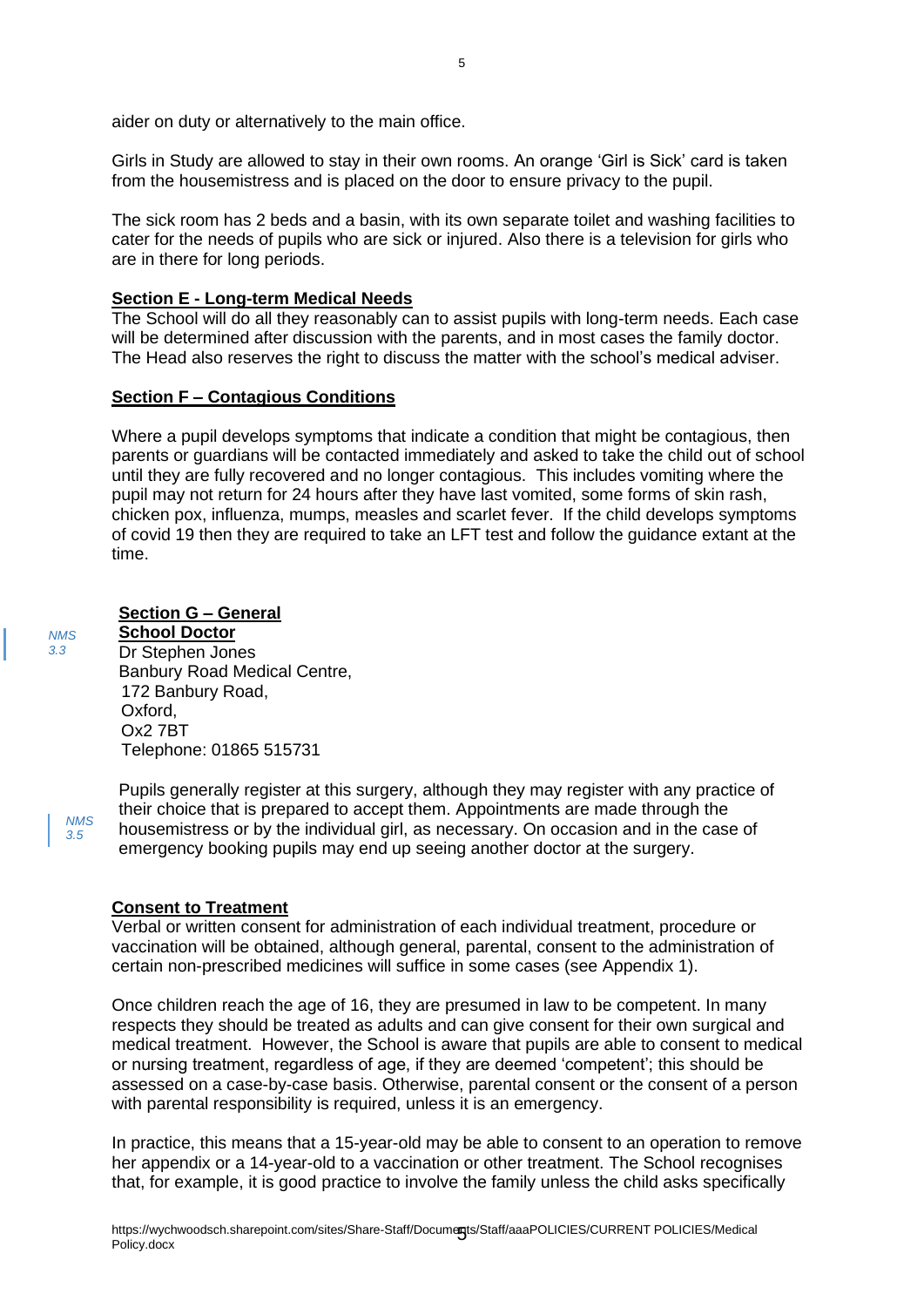not to involve them and the healthcare professional is unable to persuade the child otherwise.

#### **Confidentiality**

While the School recognises the professional obligations owed to the pupils by the School Doctor, there may be times when information should be shared with the Head or housemistress on a "need to know" basis. Professional staff also have a statutory duty to divulge information in cases where there are child protection issues: [There is a full school Safeguarding Policy available to all staff].

#### **Dental Care**

In as far as it is possible dental appointments for boarders should be dealt with in the school holidays but in cases of dental trauma the school will arrange emergency appointments with the hospital or a dental practice.

#### **Records of Stock**

An accurate record in the form of a reducing log will be kept of all stock bought for the medicupboards. This information is obtained through the iSAMS system.

#### **PSHE**

Health promotion and education are provided through structured lessons and visits from medical and health care staff.

#### **Training**

The School and Governing Body is committed to providing appropriate training for staff who participate in the administration of medicines.

#### **Insurance**

All pupils are covered by a Personal Accident Insurance Scheme. Premiums are paid by the School.

Parents can opt in to the Absence from School Refund Scheme and are billed termly for the premiums.

#### **Monitoring and Review**

The Head will be responsible for monitoring the implementation of the policy, and reporting annually to the Governing Body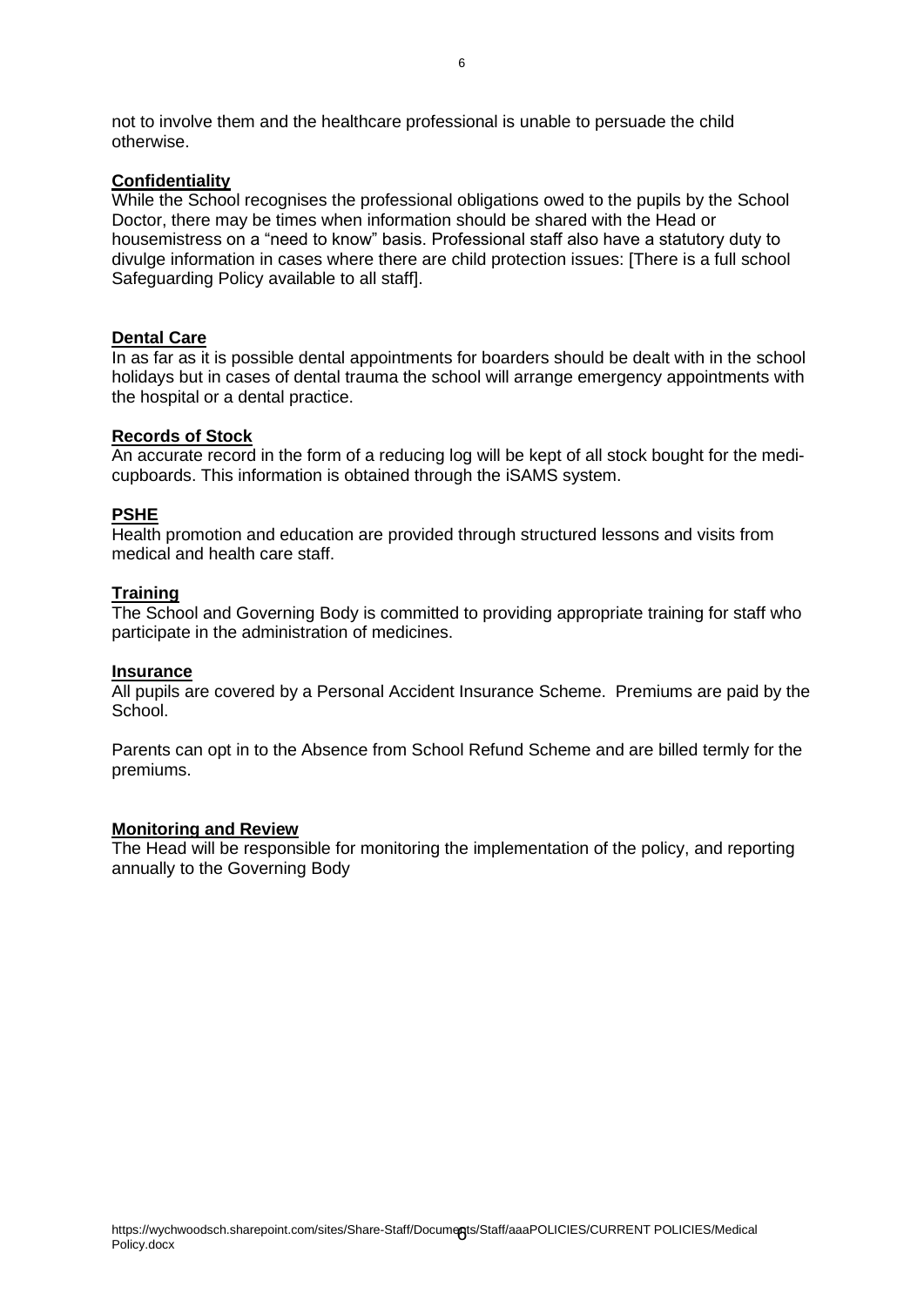**Appendix 1**



# **SELF-ADMINISTRATION OF MEDICINES**

### **Information for Parents, Guardians and Pupils**

If your daughter is aged 16 or over, she is at the age where if she is deemed competent, she is able to take responsibility for the safe storage and self-administration of both prescription and non-prescription medication herself if necessary. Young people over 16 years have the same rights to confidentiality and consent as adults. We will assume a pupil over 16 is competent to self-medicate unless a parent informs us otherwise **in writing**. However, selfmedication is NOT COMPULSORY and therefore your daughter should not feel that she *must* administer her own medicines. The School will administer medication to children over 16 if they or their parents request it or the School feels that self-medication poses a possible hazard to the young person.

However, if your daughter is aged 16 or under, then she can be deemed competent to take her own medication. If your daughter is under 16 years of age and is prescribed medication, the School must be informed **in writing** and any medication must be given to the Junior Housemistress with clear instructions and information. If she has then been deemed competent, the Junior Housemistress will talk through the procedure with her to ensure she understands what she needs to do.

To decide whether or not your daughter is competent to manage her own medication if she is under 16 years of age, please read the information sheets attached and fill in the parents' and pupils' forms and return them to school stating whether you feel your daughter is capable enough to take care of her own medication. The School needs a copy of the form whether or not you decide she is competent. It is important that she understands the risks involved with taking on this responsibility and that she reads the patient information sheet attached.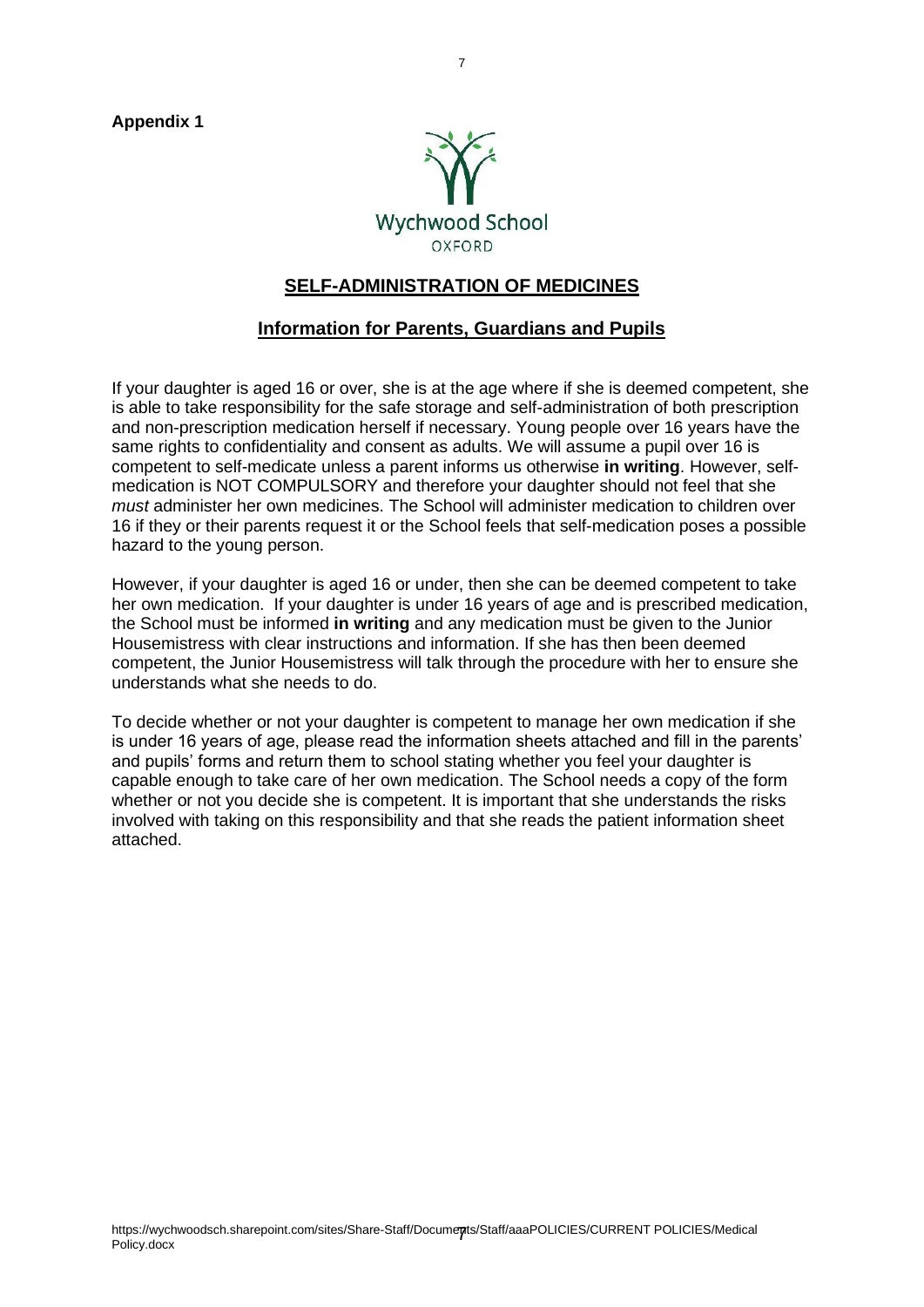

# **PUPIL INFORMATION SHEET – ALL PUPILS**

Prescription medication should be as dispensed, in the original container and must be clearly labelled with:

- Name of child
- Name of medication
- Strength of medication
- How much to give i.e. dose
- When it should be given
- Length of treatment /stop date, where appropriate
- Any other instructions

• Expiry date (where there is no expiry date the medication should have been dispensed within the last 6 months)

#### **NB: The label "To be taken as directed" does not provide sufficient information.**

Self-medication is not compulsory and you need not feel that you have to administer your own medicines.

Any non-prescription and prescription medicines that are brought into School must be kept in their original containers along with the manufacturer's instructions for use.

You are fully responsible for ensuring that any medication you bring into School does not get into the wrong hands and that no one else has access to it.

You undertake not to exceed the stated dose.

All prescription medication brought into School must be clearly marked with your name, the name of the medicine and instructions on how to take it.

Boarders must keep their medication locked away in their house lockers or in a locked bag in their rooms.

If at any time you have any questions concerning self-medication please contact the Junior Housemistress who will be happy to help.

**Important: If boarders do not keep their medication locked away, their right to selfmedication will be removed.**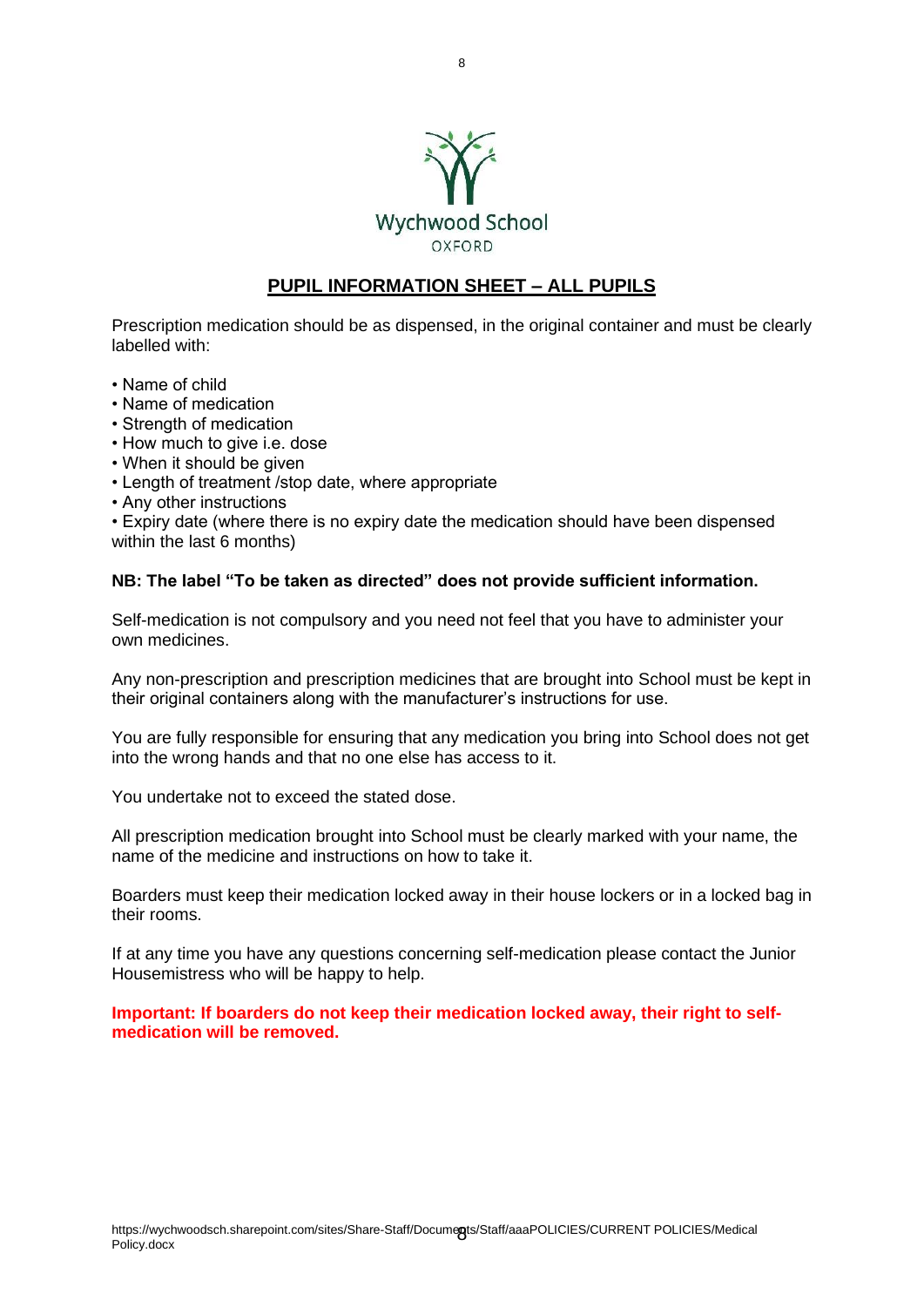

# **PARENTS' ASSESSMENT SHEET FOR BOARDERS UNDER 16**

#### **DETAILS OF PUPIL**

| DATE OF BIRTH: |
|----------------|
|                |

#### **ASSESSMENT**

Based on the questions below please assess and indicate whether you consider your daughter to be fully competent to self-administer her medicines.

- 1. Does your daughter usually take responsibility for her own non-prescription medications? Y/N
- 2. Does your daughter usually take responsibility for her own prescription medications? Y/N
- 3. Has self-medication been explained to your daughter and has she read and understood the information sheet explaining self-medication? Y/N
- 4. Is your daughter competent to make decisions? Y/N
- 5. Does she understand the dosage, timing and all instructions regarding the medications? Y/N
- 6. Does your daughter understand the purpose of the medications? Y/N

If you answered yes to the questions above, the School will consider your daughter to be fully competent to self-administer her own medicines. However, if the Junior Housemistress, Head or any member of staff are not satisfied that the pupil is sufficiently mature and trustworthy to assume responsibility for keeping and self-administering the medicine, then that pupil will not be allowed to keep any medicine on them. The School's decision is final.

Parent/Guardian Name: ……………………………………Signature: ………………………………………………………………………………………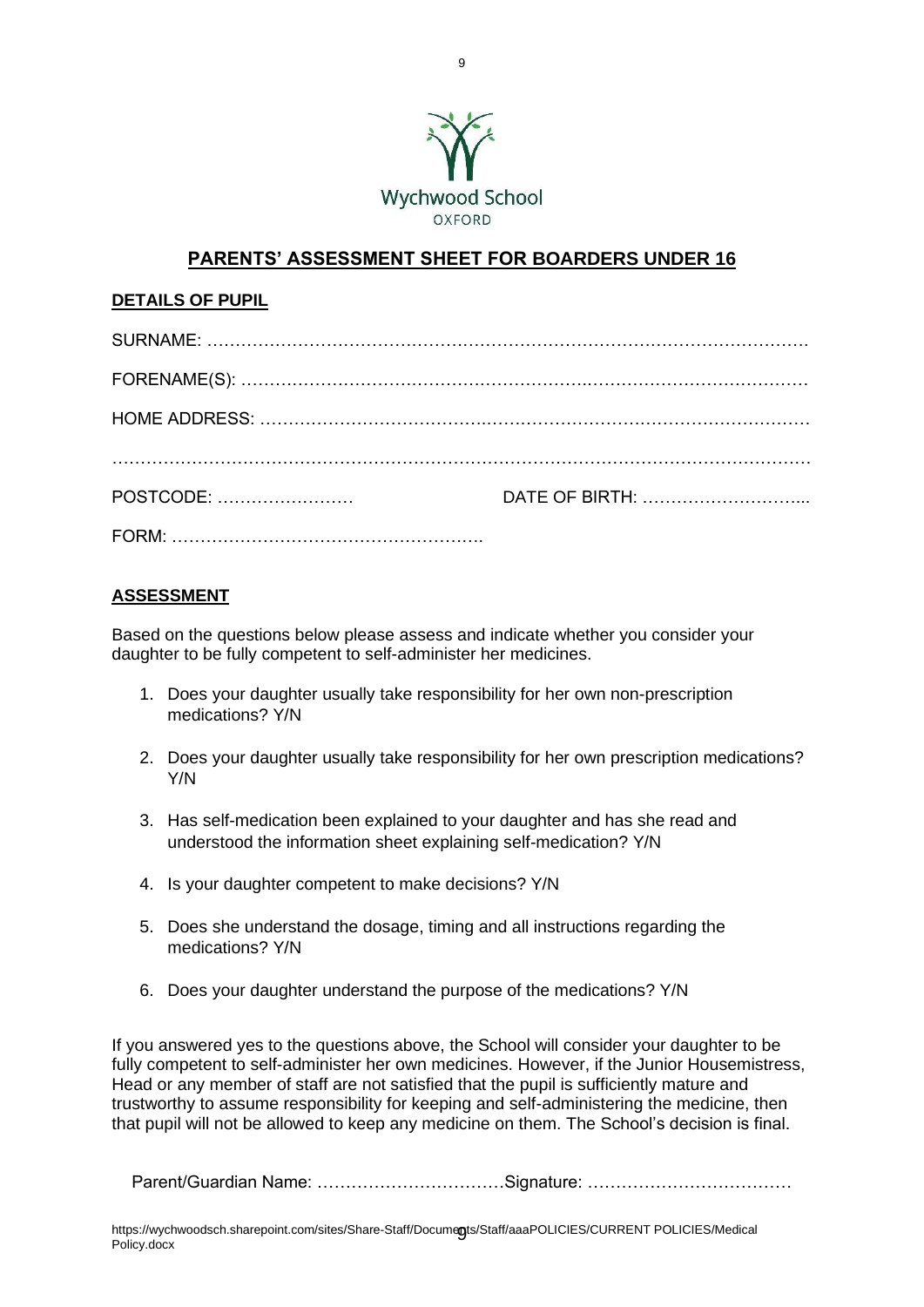

# **PARENT/GUARDIAN RESPONSIBILITIES & INFORMATION**

If your daughter is aged 16 or over, she is at the age where if she is deemed competent, she is able to take responsibility for the safe storage and self-administration of both prescription and non-prescription medication to herself if necessary. Children over 16 years have the same rights to confidentiality and consent as adults. Self-medication is NOT COMPULSORY and therefore your daughter should not feel that she has to administer her own medicines.

If your daughter is under 16 years of age and is prescribed medication, the School must be informed **in writing** and any medication must be given to the Junior Housemistress with clear instructions and information.

- 1. It is the parents'/guardians' responsibility to provide the School with the medication required.
- 2. It is the parents'/guardians' responsibility to supply the School with repeat prescriptions in a timely manner provide the School with the medication required.
- 3. Prescription medication should be as dispensed, in the original container and must be clearly labelled with:
- Name of child
- Name of medication
- Strength of medication
- How much to give i.e. dose
- When it should be given
- Length of treatment /stop date, where appropriate
- Any other instructions

• Expiry date (where there is no expiry date the medication should have been dispensed within the last 6 months)

NB: The label "To be taken as directed" does not provide sufficient information.

- 4. Girls must keep their medication locked away in their house lockers or in a locked bag in their rooms.
- 5. Liquid medicines should be accompanied by a 5ml medicine spoon or oral syringe.
- 6. If the medication and/or dosage needs to be changed or discontinued the School must be informed **in writing** by the parent/guardian.
- 7. Parents/guardians must ensure that any medicine held at School is taken home at the end of each term.
- 8. It is the parents'/guardians' responsibility to make sure that medication is replenished when needed & that date-expired medicine is removed from School to be safely disposed of.
- 9. Parents/guardians must ensure that their daughter understands their responsibility if they carry their own medication and indicate this by signing the self-administration of medication form.
- 10. The School will work in partnership with parents/guardians to ensure that medication is still fit to use, and that equipment and devices are in good working order.

#### **Important: If a pupil is not keeping medication locked away, the right to selfmedication will be removed.**